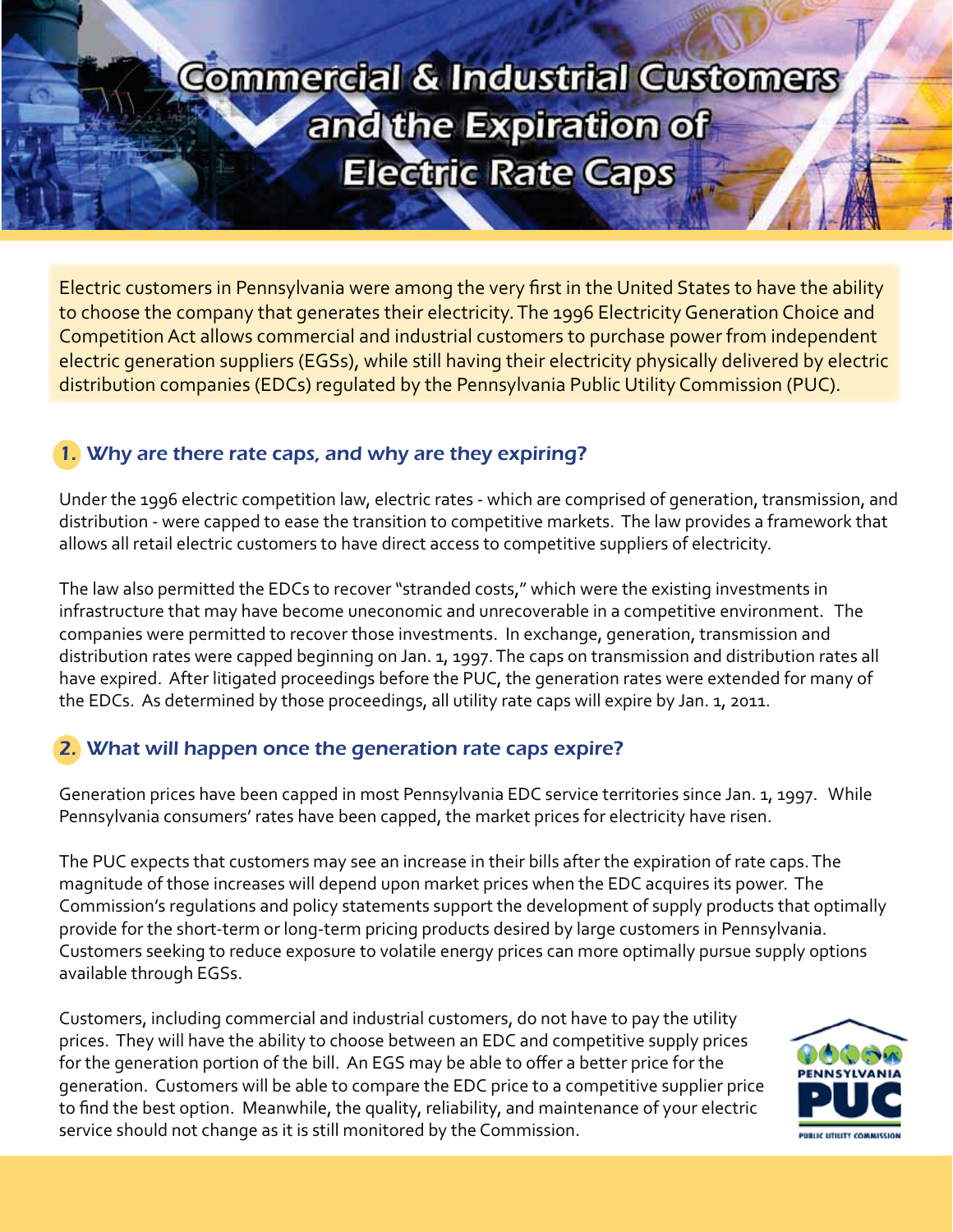Customers should match their risk tolerances for volatility vs. security in making a decision to purchase the product that meets their business needs. In the territories where rate caps already have expired, we are seeing an increase in the number of customers choosing an EGS to provide their generation service. For example, as of January 2009:

- Duquesne Light
	- ◆ 16.7 percent of commercial customers representing 51 percent of the load are using a competitive supplier.
	- $\triangleq$  45.6 percent of industrials representing 87.7 percent of the load are using a competitive supplier.
- Penn Power
	- 12.6 percent of commercial customers representing 57 percent of the load are using a competitive supplier.
	- ◆ 67 percent of industrials representing 98 percent of the load are using a competitive supplier.

#### 3. Do businesses have to pay what the EDC is charging for electric generation (default service)?

The PUC expects that large commercial and industrial customers that obtain their electric supply from competitive retail EGSs rather than their default supplier may be able to secure supply rates below the default service prices. Large customers are encouraged to proactively engage competitive suppliers to obtain further estimates for electricity for the post-rate cap period.

#### 4. How should businesses choose an Electric Generation Supplier?

The decision to use an EGS can be based on price, services, and incentives offered by the competitive supplier. Some factors to consider might be:

- How much you pay now for electric generation supply;
- . How much electricity you use;
- When you use electricity; and
- The price offered by the suppliers serving your area.

An EGS may be willing to negotiate on price or other services to entice a company into switching suppliers. As of January 2009, the Commission licensed more than 45 EGSs. While the Commission may license an EGS, it cannot compel the EGS to offer particular services.

It is important to be cautious when going outside of the EDC or EGS and using an intermediary or an energy consultant to shop or pay for electric service. Be sure to fully understand the terms of the agreement between your company and the third party as well as the third party's need for a state license to perform such services. In general, if the consultant provides the power, accepts payment or handles the billing function, they must be licensed by the Commission. You can contact the PUC for more information. A full list of licensed suppliers is available on the PUC website at www.puc.state.pa.us under Electric/ Suppliers. Additional information is provided by the Office of Consumer Advocate on its website at www.oca.state.pa.us.